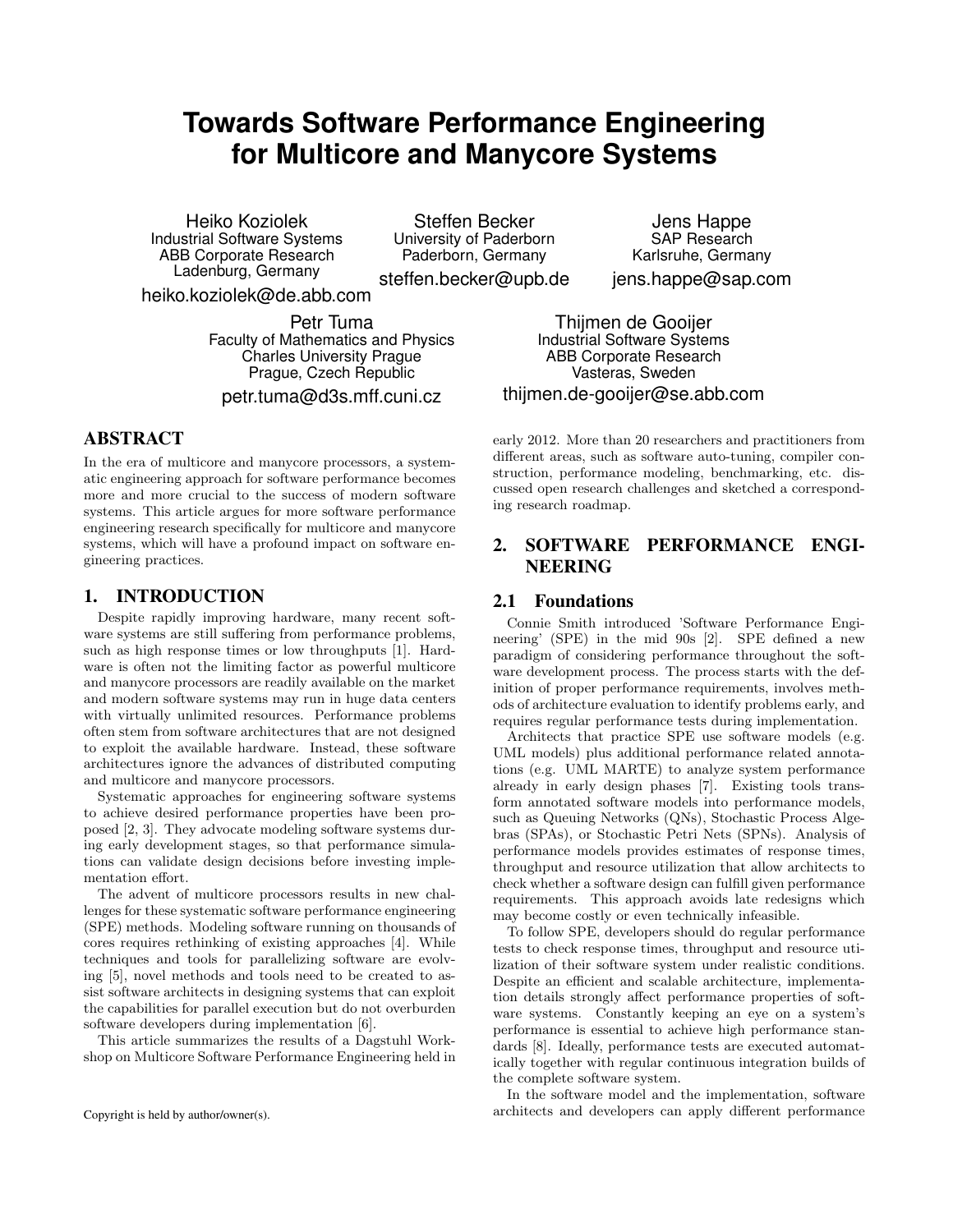patterns and validate their impact [2] via prediction or measurement. For example, they can check how the introduction of a cache improves the overall system throughput. Additionally, software architects and developers can detect and remove performance anti-patterns. For example, they may identify an overloaded database lock and investigate the impact of a different locking strategy.

#### 2.2 State of SPE Research

Since the introduction of SPE, software tools supporting both modeling and measurement have evolved. For modeling and analysis, these are for example  $JMT<sup>1</sup>$  (for QNs), PEPA<sup>2</sup> (for SPAs) or QPME<sup>3</sup> (for SPNs). Additionally, integrated modeling and analysis environments, such as the Palladio Bench<sup>4</sup>, exist. Many of these tools' providers have reported successful applications in prototypical industrial settings. For performance measurements on early prototypes or complete systems, there are for example automated load drivers, benchmarking tools, and monitoring frameworks (e.g. SoPeCo<sup>5</sup>, Kieker<sup>6</sup>).

SPE, however, never focused on multicore software development explicitly [3]. As a consequence, many SPE approaches fail to produce accurate performance analysis results for modern multi-core systems. There are two reasons for this. First, software designs are changing and use more fine-grained parallelism that cannot be expressed in most SPE approaches. Second, often the bottleneck in multicore systems is not the processor but other shared resources such as caches or memory buses. This creates a need for new multicore models and measurement techniques. At the same time, the ability to use a large number of cores may be an opportunity for SPE tools and pave the way for more sophisticated solution techniques and simulations that were formerly deemed infeasible.

#### 3. OVERVIEW OF MULTICORE SPE

The new field of 'Multicore Software Performance Engineering' (MCSPE) must enhance the SPE methodology to support and exploit the advent of systems that operate on processors with a large number of cores. One way to structure the issues faced by MCSPE is to analyze the different layers in a modern system, looking at how their performance is affected by the advent of multicore and manycore processors and what layer-specific techniques exist to deal with the issues. Fig. 1 depicts a simplified hierarchy of system layers, the following subsections look at the relevant performance issues in each layer, also listing the magnitude of observed effects and the existing modeling approaches.

#### 3.1 Hardware Layer

Starting from the bottom, the hardware layer is concerned with hardware features such as the processor throughput, the configuration of the processor cores, the architecture of the memory subsystem, or the device configuration. In the hardware layer, major MCSPE challenges stem from the fact that the individual cores do not execute in isolation,

but instead influence each other through multiple shared resources.

With hardware thread support, one resource shared among threads are the processor execution units. This makes threads stall each other depending on the particular classes of executed instructions. Early work on thread scheduling has shown the impact on instruction throughput to be as high as 25% [9]. The effect has been modeled probabilistically in [10] and [11], where the authors predict thread instruction throughput from detailed thread behavior profiles.

Another significant performance effect is due to the sharing of various elements of the memory subsystem. Work on process scheduling [12] demonstrates over 50% impact on execution time and suggests complex interactions on shared caches, prefetchers, controllers and buses are to blame. These issues are addressed by models constructed for process scheduling purposes, which help distinguish better or worse schedules, but do not address absolute modeling accuracy. More accurate models for particular memory subsystem elements may exist, such as [13] or [14] for cache sharing, but these models again require detailed thread behavior profiles.

Yet another source of performance effects emphasized with MCSPE is the adaptive power management, which can change the speed or even power up and power down some cores depending on software demand and thermal conditions. Such management is likely to be an essential component of future chips [15] with significant performance impact – different combinations of management strategies and thermal margins were shown to change application throughput by factor of as much as four in [16]. Existing models of processor behavior that include thermal considerations rely on description of processor architecture and knowledge of how the executing software exercises the processor units [17].

The outlined issues become especially pronounced when systems with many cores are considered [4, 18]. Manufacturing general purpose processors with hundreds or thousands of cores may be feasible soon, and specialized manycore processors already exist in graphic processing units (GPUs). For example, the latest AMD graphic accelerator boards sport 32 compute units (CUs) totaling 2048 arithmetic units (ALUs). The computational power offered by these GPUs is already used, for instance, in complex physical simulations. Such computations are necessarily tailored to the complex heterogeneous architectures of the GPUs, especially where the data location constraints of the memory subsystem are concerned. The intricacies of such architectures are in fact still being investigated [19].

For MCSPE, the distribution of the work on the cores, the amount of communication resulting from this distribution, and the access patterns on shared resources have to be captured in the performance prediction models. System performance becomes a result of complex interactions through shared resources, which – although often well known – are currently either not accurately modeled, or modeled only in isolation and by models that require too detailed input information. Combinations of existing detailed models result in huge state spaces that are difficult to solve. New abstractions for representing large sets of cores, with good performance prediction accuracy, need to be researched [20].

## 3.2 Operating System & Virtualization Layer

On the operating system layer, the impact of process

<sup>1</sup>http://jmt.sourceforge.net/

<sup>2</sup>http://www.dcs.ed.ac.uk/pepa/tools/plugin/

<sup>3</sup>http://descartes.ipd.kit.edu/projects/qpme/

<sup>4</sup>http://www.palladio-simulator.com/

<sup>5</sup>http://www.sopeco.org/

<sup>6</sup>http://kieker-monitoring.net/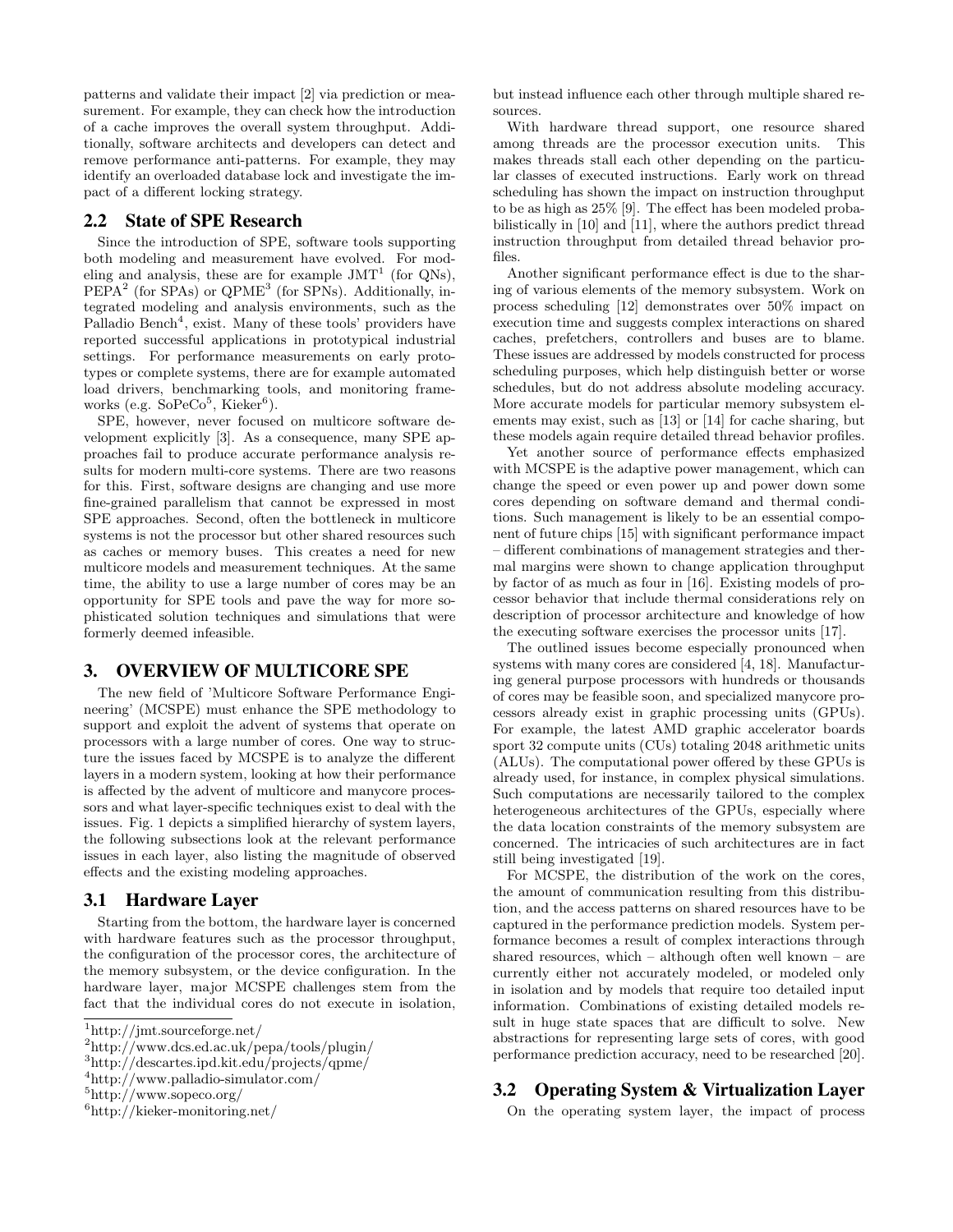

Figure 1: System layers and challenges related to multicore processors

scheduling on performance is of obvious interest. For general purpose operating system schedulers, the effects of load balancing and process priorities on process execution were investigated in [21] and later modeled in [22]. In addition to allocating execution time, operating system scheduling also has a major impact on how processes interact through shared resources at both hardware and software levels. Emerging schedulers provide mechanisms to optimize such interaction [11, 12], but this optimized scheduling behavior is yet to be captured by performance models, and can in fact disrupt probabilistic models that assume process independence.

An important feature that affects software performance in many modern systems is virtualization. Although the goal is to achieve performance isolation between virtualized systems [23], performance interference between virtual machines is still significant [24]. The model in [24] can predict performance interference between two virtual machines given detailed workload characteristics, however, in practice the interfering workloads may be unknown. Recently, black box models based on the Linear Parameter Varying (LPV) framework were applied to performance modeling and management of services in virtualized hosting environments [25], showing that it is possible to derive independent models for individual cores with acceptable runtime overhead.

Better understanding of multicore and manycore systems brings changes in the management of NUMA memory architectures. Where past operating system support relied mostly on static resource allocation, recent development heads towards automated memory migration [26, 27]. Automated memory migration has been shown to deliver speedup as high as 21% in [28].

The operating systems change to utilize the multicore and

manycore systems more efficiently and predictably. For MC-SPE, many details on the operating system layer should be hidden from the modeler, however, the complexity of the mechanisms involved requires that they are taken into account. Ideally, a casual modeler would simply plug models of operating system abstractions into more high level application models to make fast predictions, whereas a more demanding modeler would require facilities to tune the abstraction model features.

### 3.3 System Libraries Layer

The system libraries layer comprises generic functionality, such as file handling, memory management, sorting, and graphics routines. Many such libraries need to be optimized for multicore and manycore systems – attention is paid for example to memory allocation, which is an essential feature provided by system libraries to most applications. Work on memory allocation techniques that scale on multicore and manycore systems [29, 30, 31, 32] demonstrates significant performance impact. It has been reported to change the performance of a particular server benchmark by a factor of five [31], or even to cut by half the execution time of an application that itself rarely allocates memory [32]. Interestingly, where early research treats poor multicore and manycore scalability as an allocator design problem that can be remedied to achieve close to perfect scalability, more recent work suggests there may be an inherent trade off between achievable throughput, latency, and space efficiency [32].

Whether a design problem or an inherent property, performance effects related to scalability of system libraries on many cores are significant. Rather than assuming libraries whose performance scales with the number of cores, MC-SPE therefore needs to model the performance effects, possibly using measurement-based models that might offer better cost-accuracy trade off than manually constructed models.

Certain libraries may also offer a degree of adaptivity when executing on multicore or manycore systems. This may consist of common autotuning, such as done by the Fastest Fourier Transform in the West (FFTW) library<sup>7</sup>, or more complex decisions that trade e.g. response time for encoding quality in graphics processing. Since these functions are common in a large class of systems, MCSPE must again aim at providing standard model libraries for this layer, which so far do not exist.

For reasons including lack of operating system support, system libraries are also used to access specialized parallel hardware, especially GPUs. Sharing such hardware among applications and scheduling combinations of workloads has been shown to provide performance improvements over sequential workload execution [33]. MCSPE would need to treat such sharing as it does other workload scheduling mechanisms.

#### 3.4 Runtime Environment Layer

Modern systems often feature a runtime environment layer, such as the Java Virtual Machine or the Common Language Runtime. This layer necessarily performs numerous decisions that affect multicore performance, such as sizing thread pools, implementing allocation policies or optimizing synchronization patterns. Facing the complex and diverse nature of the runtime environments, the developer community adopts mostly heuristic rather than systematic

 $7$ http://www.fftw.org/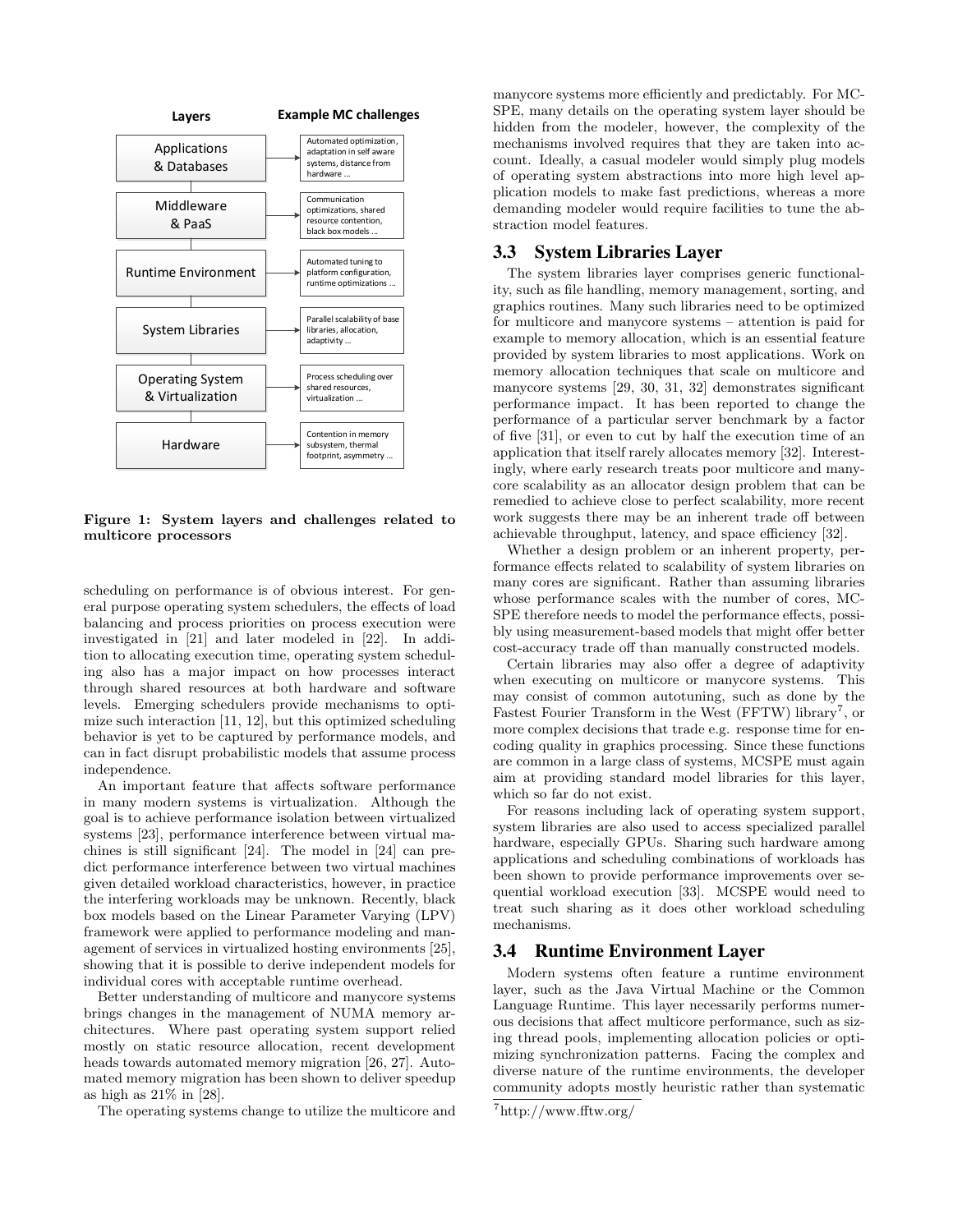approaches to performance tuning [34]. As far as MCSPE is concerned, distilling and capturing this heuristic experience may turn out to be more efficient than attempting to create a comprehensive performance model.

Particularly notable features of this layer are automatic memory management and just-in-time compilation. Automatic memory management is known to have significant performance impact especially in low memory conditions [35], however, models of garbage collection performance are rare [36]. Furthermore, it is difficult to determine actual memory consumption, itself an essential factor to garbage collection performance models [37]. The compiler construction research is currently aiming at techniques to automatically improve software for multicore environments, for example by parallelizing loop executions [38]. Once such techniques are commonly employed by compilers, MCSPE models will need to take thus gained speedup into account, e.g. by also introducing parallel actions in the system behavior model. Ideally, this can be realized by model transformations on the prediction model.

## 3.5 Middleware & PaaS Layer

The communication services provided by middleware or Platform-as-a-Service layer can take advantage of multicore and manycore systems, where application message routing can be optimized by tailoring it to the system architecture [39]. Existing SPE models do not yet reflect such optimizations [40].

A recent trend in SPE is the use of models at runtime [41, 25]. This is especially useful if the operational conditions of the software, for example the usage profile or the hardware environment, change at runtime. Models are constructed on demand to reflect the runtime conditions and then analyzed at runtime to prepare dynamic system reconfiguration. An example runtime optimization at this layer is the autoscaling feature of cloud service offerings [42].

MCSPE should provide guidelines for modeling important middleware parameters and provide benchmarks which specifically test middleware products for their multicore scalability. Middleware performance has been addressed in SPE by measurement-based performance exploration methods, e.g. [43], and by constructing model libraries, e.g. [44]. None of these provide explicit multicore or manycore support, adding such support would likely inflate the model parameter space and complicate the model calibration phase.

## 3.6 Application Layer

The highest system layer comprises software applications and databases. Databases are special kinds of software applications that traditionally have been subject to performance optimization. Query optimization, indexing, caching, partitioning and many other techniques are employed. These techniques aim at dividing the work most efficiently among the available cores. To this end, classical algorithms are revised to support multi-/manycore environments more effectively. For example, Horikawa [45] devised an approach to identify scalability bottlenecks in database management systems and demonstrated the approach on a 16-core system increasing the maximum achievable throughput by 60 percent. Unfortunately, there is still a lack of good database performance models that reflect the number of processor cores and do not suffer from hard assumptions [46].

For generic software applications, Tarvo and Reiss [47]

were able to derive accurate performance models for multithreaded programs. They used the models to determine configurations of the analyzed programs that allowed to best exploit the available multi-core hardware. The extension of this work to automate building performance models for arbitrary programs is planned.

SPE optimization methods have classically focused on the system design time assuming an abstract, constant system model [48]. For example, Li et al. [49] devised performance and cost models for SAP Enterprise Resource<sup>8</sup> planning systems. Their models can be used in multi-objective optimization to find an optimal tradeoff between performance and costs. de Gooijer [50] et al. used evolutionary algorithms to determine the optimal number of cores with respect to performance and costs for an industrial web-based architecture.

Implementation time optimization has been carried out by software developers manually by search for bottlenecks in the code and then tuning the performance [3]. Developers are assisted in implementation time optimization by tools, such as Intel's Parallel Studio<sup>9</sup>, but they are typically not integrated with higher level, architectural performance models [5]. Sometimes, the discovered bottlenecks may be out of developer control due to distance from hardware.

#### 3.7 Summary

Multicore technologies have a complex impact on each described layer. For some layers, there are performance models of decent accuracy, which, however, are often themselves complex, making them difficult to solve. For other layers or particular techniques used on these layers, there are hardly any accurate performance models. A direct approach to whole system modeling, where the individual models would be combined, is therefore not likely to succeed. Some constituent models do not exist yet, and even if they did, it would be hard to maintain, solve, and interpret their combination efficiently.

## 4. CHALLENGES AND RESEARCH DI-**RECTIONS**

In this section, we focus on selected challenges in MCSPE which raised special interest during the Dagstuhl workshop this article is based on. For each category, we first discuss the challenges and then suggested research directions. We have combined the research suggestions into a MCSPE research roadmap in Fig. 2. Each of the remaining subsections describes one lane of Fig. 2. For each research direction, we also estimate how difficult it will be to address the highlighted challenges based on the existing research results.

## 4.1 MCSPE Modelling

#### *4.1.1 Challenges*

As elaborated in Section 3, multicore and manycore has a profound impact on different system layers. The performance influences and interdependencies in a multicore world are much more complex than in a single-core environment. For example, memory accesses and caching are often safely disregarded in today's modeling notations, but they gain in importance for multicore systems.

<sup>8</sup>http://www54.sap.com/pc/bp/erp.html

<sup>9</sup>http://software.intel.com/en-us/intel-parallel-studio-xe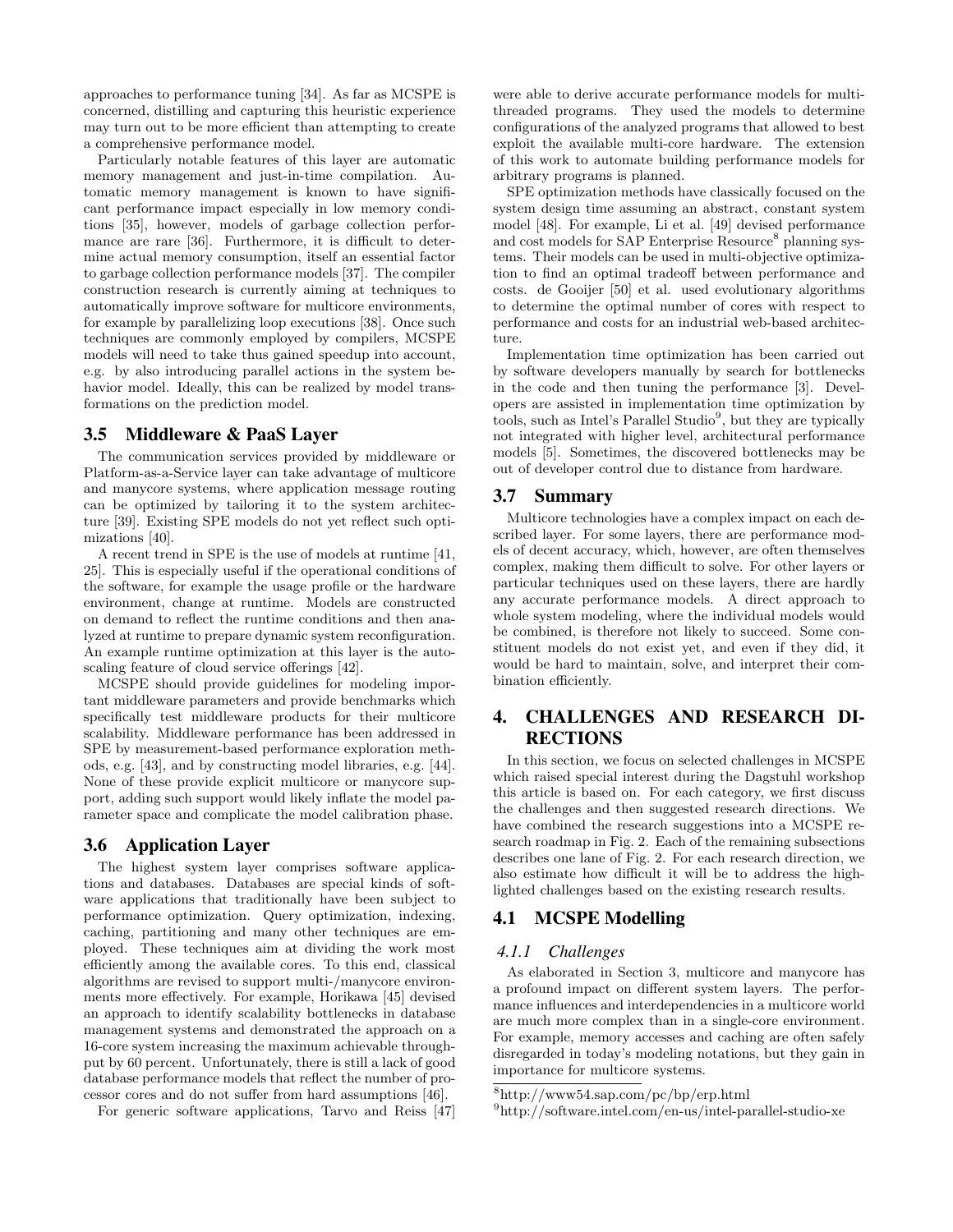## **Challenges Research Directions**



Figure 2: A potential roadmap for multicore software performance engineering research

Many modeling approaches tackle the multicore trend on a single, isolated system level, disregarding other levels. For example, detailed hardware models may exist for certain multicore processors, but they are difficult to combine with the scheduler models on the operating system layers or the database models on the application layer. There is a mismatch of abstraction levels that complicates building valid predictive models combining different layers.

In general, it is still expensive to build predictive performance models [50], and this is even more true for multicore models, which are more complicated than classical single core performance models. Besides the need for welleducated and experienced performance experts, who are able to find suitable abstractions and have a feeling for the important performance issues in a system, it is also necessary to reduce the overheads for manually creating models based on measurements.

#### *4.1.2 Research Directions*

To tackle these challenges several steps are necessary (Fig. 2, top lane). In step 1, novel MCSPE models need to be researched. For example, it is conceivable to integrate higher-level concurrency patterns, such as map/reduce, into todays models to avoid the need to model parallelization using low-level abstractions, such as control flow forks and locking of passive resources [51, 52]. For manycore processors, it might be necessary to find different predictive abstractions as the complexity of such technologies is likely overwhelming to be modeled with classical abstractions.

Future SPE models must be capable of valid predictions in multi- and manycore scenarios incorporating the effects from the different system layers. There is a need to integrate models and avoid the mismatch of abstraction levels. There also might be multiple models provided with single software components, but on different granularity levels (e.g., one for scenarios in the range of milliseconds and one for scenarios in the range of seconds). Software architects could choose an adequate model depending on the context, e.g., early/late design time or short/long performance scenario.

In step 2, MCSPE models must be made reusable across products, companies, and application domains. This would address an important roadblock for broader adoption of SPE practices in industry. Ideally, MCSPE models must be costeffective to create even by non-performance experts. Similar to the SPE software execution models, they should be written in a notation familiar to the developer or architect (e.g. UML).

Ultimately, in step 3, a multicore/manycore performance knowledge base could evolve [3], where performance experts, software architects, and developers share models, measurements, experience, and pitfalls to avoid specifically in multicore settings. This could support an engineering approach towards performance of software systems and overcome todays error-prone craftsmanship approaches. Such knowledge bases could reside inside companies, between collaborating organizations, or even specific technical domains (e.g., enterprise Java, real-time embedded) and application domains (e.g., banking, 3D graphics).

We estimate the difficulty of the modeling research directions to be medium to high. Some initial models, e.g., for multicore scheduling or database systems, already exist. It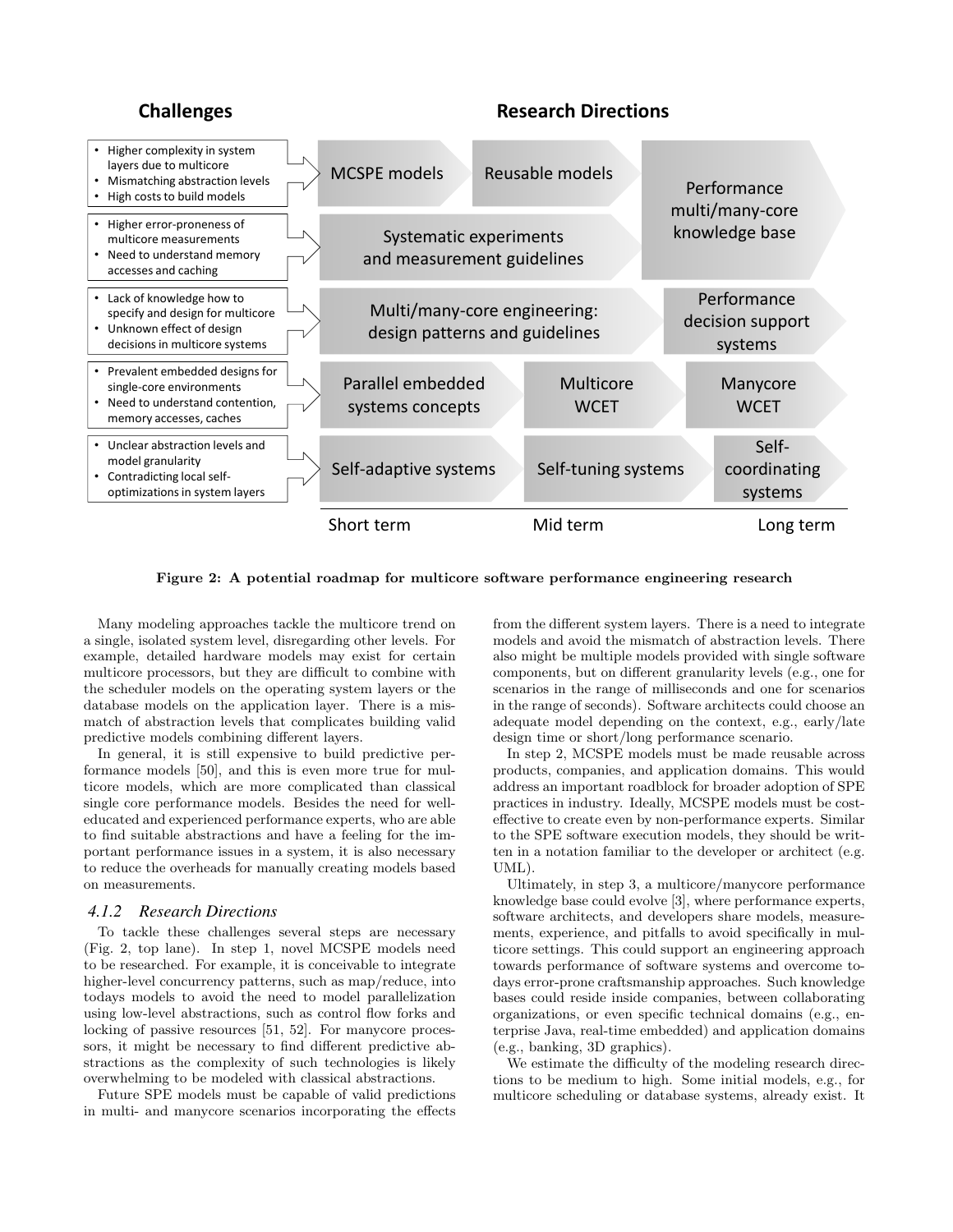is conceivable that such effort will be extended and linked with other system model layers. However, it is still hard to find good abstractions across all system layers that respect the complex interdependencies.

### 4.2 MCSPE Measurements

#### *4.2.1 Challenges*

Measuring, comparing, and evaluating software performance is a challenging and error-prone task. Experiments that fail to address the complex interactions in multicore and manycore environments have been shown to deliver potentially misleading results [53], and while some techniques emerge to address these issues, they are still too cumbersome to be deployed in production environments [54].

Making correct performance observations is but one challenge of measurements in multicore and manycore systems. When the performance impact of workload interaction is to be modeled, various characteristics of the workload need to be measured – for example, to extrapolate how an application will perform on a platform with a different number of cores, it may be important to understand its instruction mix composition or its memory access pattern. The data from such measurements can be used to calibrate models that allow assessing the performance on a different platform, another usage profile, or more data. Current measurement techniques still wrestle with the issues of setup costs and overhead disruptions when collecting such data.

Yet another set of challenges to measurement arises in the cloud environments, where novel metrics are adopted to characterize elasticity, and where the closed nature of the platform and the presence of competing workloads further complicates measurements [55].

Measurements also need to play a role in discovering and characterizing new interactions. Clearly, not all performance relevant interactions in multicore and manycore systems can be anticipated, and it is up to explorative measurements, possibly coupled with expected behavior models, to discover when and what interactions occur.

#### *4.2.2 Research Directions*

Following the roadmap sketch in Fig. 2, step 1 calls for methods and tools that use systematic experiments and measurements to help developers and architects understand the performance properties of their applications in multicore and manycore settings. They can systematically search for performance problems or identify parts in their application where parallelization yields the largest performance improvement. There is a need to define performance measurements in a goal-driven manner, focusing on specific multicore aspects to answer specific questions.

Portable MCSPE models require measurements to populate the model with parameters reflecting particular concurrent usage profiles on particular platforms, collected for example by systematically exploring parameter spaces or by relying on measurements on multiple reference platforms. Besides documented systematic experiment setups, multicore measurement guidelines can evolve. Best practices and common mistakes in multicore performance measurements need to be communicated. Knowledge from this work can contribute to the multicore/manycore performance knowledge base described earlier.

Judging by the gradual emergence of sophisticated mea-

surement tools, the measurement research directions appears relatively less difficult – the challenge lies not in the research topics themselves, but in the need to accompany the research with robust tool development that will provide shared experimental environments. The diversity of platforms where measurements need to be taken, together with the necessarily tight coupling between the platforms and the tools, can make this a significant effort.

## 4.3 MCSPE Design Support

#### *4.3.1 Challenges*

Multi- and manycore processors affect all phases of the software development process and also the way software is developed [5]. Performance and scalability requirements become more important to guide design, development and testing. Especially the design of software architectures has to take into account effects of data volume and load to support partitioning of data, definition of independent tasks running on individual cores, and to define proper synchronization points. It is often hard for developers and architects to identify those parts of an application where concurrency yields the largest benefit. Future designs and implementations must be created with more emphasis on concurrency awareness.

The effect of design decisions on the overall performance of an application is difficult to anticipate given multicore technologies. Parallelizing existing software is difficult and not a matter of local changes, instead it requires a structured approach [56]. There is a lack of proper tool support for these tasks.

#### *4.3.2 Research Directions*

Fig. 2 shows two steps for future research. In step 1, both developers and architects require adequate support to increase their performance awareness due to increased concurrency and to assess the trade-off between complexity and performance. Existing multi-/manycore design patterns and design guidelines should be tested and need to be tailored for domain specific support [51]. For example, design patterns such as Map-Reduce [57] can help developers to systematically parallelize data processing thus leading to increased concurrency. These guidelines will support architects and developers alike in building scalable architectures that make effective use of the available resources.

A subtle but important impact of distributing performance relevant information through patterns and guidelines is the improved communication between the authors and the users of the documented artifacts (e.g. libraries). This will help remedy the current situation, where the performance relevant information often has to be derived by the users through experimental measurements and reverse engineering.

Eventually, in step 2, a performance decision support system could arise that software architects use during requirements engineering, architecture design, and implementation. Developers need to be informed about the effect of their decisions on the overall performance of their application. For example, feedback on the speedup achieved by their code on different processors [58] can guide decisions and focus development efforts. Architecture trade-offs between multicore performance and other quality attributes, such as reliability, maintainability, and security need to be made visible by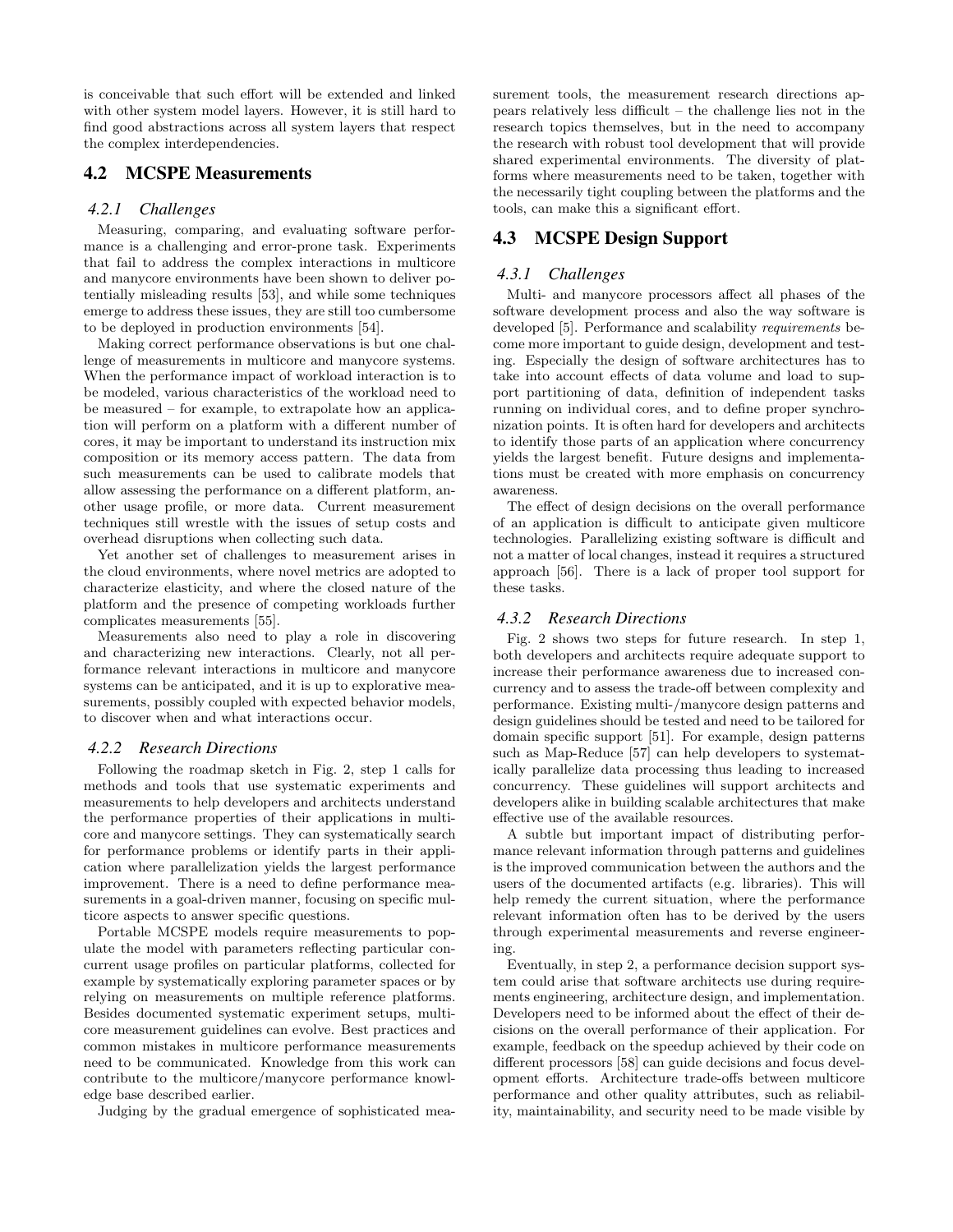decision support system in order to guide well-rationalized design decisions.

We estimate the difficulty of the design support research directions to be low, because the initial work is ongoing and first books and pattern collections for multi-core design already exist. Based on such patterns, models enriched with measurements are currently investigated, leading to systematic design decision support in the future. However, the complexity of the various interactions among cores in a many-core system still leads to gaps between the models and realistic measurements.

#### 4.4 MCSPE in Embedded/Real-time Systems

#### *4.4.1 Challenges*

Multi- and manycore systems will also change the way embedded systems are designed [59, 60, 61]. Due to the cost efficient production of multi-core CPUs, their use in embedded systems will increase. Today, many embedded system are based on single-core architectures, and their migration to multi-core architectures will require a pervasive paradigm shift in design, implementation, engineering, and testing. In parallel systems which run on multicore CPUs, this requires new analysis methods that cope with sources of uncertainty introduced through contention over processor caches or memory buses.

Deterministic functional and timing behavior is often crucial for realtime systems and there is a need to determine worst-case execution times (WCET) for the certification of safety-critical systems. A significant challenge exists in reworking WCET estimation technology, as much of its theoretical foundation assumes single-core systems and both the formal methods and current attempts at WCET for multicore have not yet been shown to scale to realistic examples (e.g., [62]).

#### *4.4.2 Research Directions*

Based on the existing and on-going work for engineering general purpose multicore systems, concepts for parallel embedded and real-time systems will have to be developed. The concepts will have to take into account domain specific non-functional requirements such as safety and be developed for different (older) languages and embedded/real-time software engineering tools.

There is a big potential and need for research work for tackling the worst-case execution time (WCET) problem [63] for embedded and/or real-time systems in the multicore era. Scheduling algorithms, worst-case executing time predictions, or soft-real time analyses need to take the new uncertainty due to multicore hardware into account to gain reliable results. As shown in Fig. 2, in a first step multicore WCET estimation need to be tackled, whereas future approaches may also develop approaches for manycore WCET estimation.

Software engineering concepts for parallel embedded systems will be relatively straightforward to construct based on the experience gained with general purpose systems. WCET estimates for multi- and manycore systems on the other hand seem to be a harder problem. The resource contention in these systems is only one of many new uncertainties that these systems introduce to a domain in which CPU caches often were disabled to trade performance for predictability. As a consequence, the difficulty of the embedded real-time

challenges appear to be high. Both models as well as tools need to be evolved for full MCSPE support.

## 4.5 MCSPE in Self-Adapting Systems

#### *4.5.1 Challenges*

One particular approach to the development of multi-core software systems and the migration of existing legacy code to multi-core systems is the use of self-adaptation [64]. Examples for this include automated allocation of processes on cores, auto-tuning of data partitioning and thread use, as well as an adaptive middleware and application layer. Automated allocation of processes decides on the use of single cores operated at higher frequencies with increased heat production versus the use of parallel processing on multiple cores at lower temperatures. Auto-tuners inspect executing programs with parallel parts and try to adapt the number of parallel threads to the system's number of cores, cache structure or bus layout. Adaptive middleware and application layers try to allocate at runtime an optimal number of cores to dynamic workloads.

Several issues arise for MCSPE. First, it is necessary to answer the question which of the details of each of the selfadaptation layers need to be included into the performance analysis model to get sufficient accuracy. Second, the overall system may turn into a stack of self-adaptive layers. In current approaches, each layer tries to self-optimize independent of other layers. However, this may result in one layer's optimization to negatively impact the optimization on a different layer. Here, a federated self-adaption in which each layer's adaptation coordinated with other layers could improve the overall, global result. In this setting, MCSPE could help to give insights into the data and models needed to achieve this federated self-adaptation.

#### *4.5.2 Research Directions*

Three steps could be envisioned to structure this research (Fig. 2, bottom lane). Self-adaptive systems need to be supported by MCSPE through modeling and measurement techniques that account for the performance effects. The next step is to use the techniques and their performance predictions and evolve them into self-tuning systems that are capable of automatically learning the impacts of optimizations on different abstraction levels and eventually optimizing overall system performance by self-coordination in the last step.

We estimate the difficulty of the self-adaptation research directions to be high. The reason is that new models for MCSPE need to be created, which also demands new analysis techniques. As self-adaption often leads to transient phases in the behavior of software systems (i.e., phases in which a system adapts), the demand for transient analyses arises. This requirement conflicts with the wide-spread use of steady-state average-response-time analyses dominating MCSPE today. Hence, new analysis techniques need to be developed and tested, making full support for selfadaptation in MCSPE difficult.

## 5. CONCLUSIONS

Classical software performance engineering from the single core era has brought forward methods, tools, and development guides. All these techniques help to avoid performance problems, thereby saving cost and preserving company rep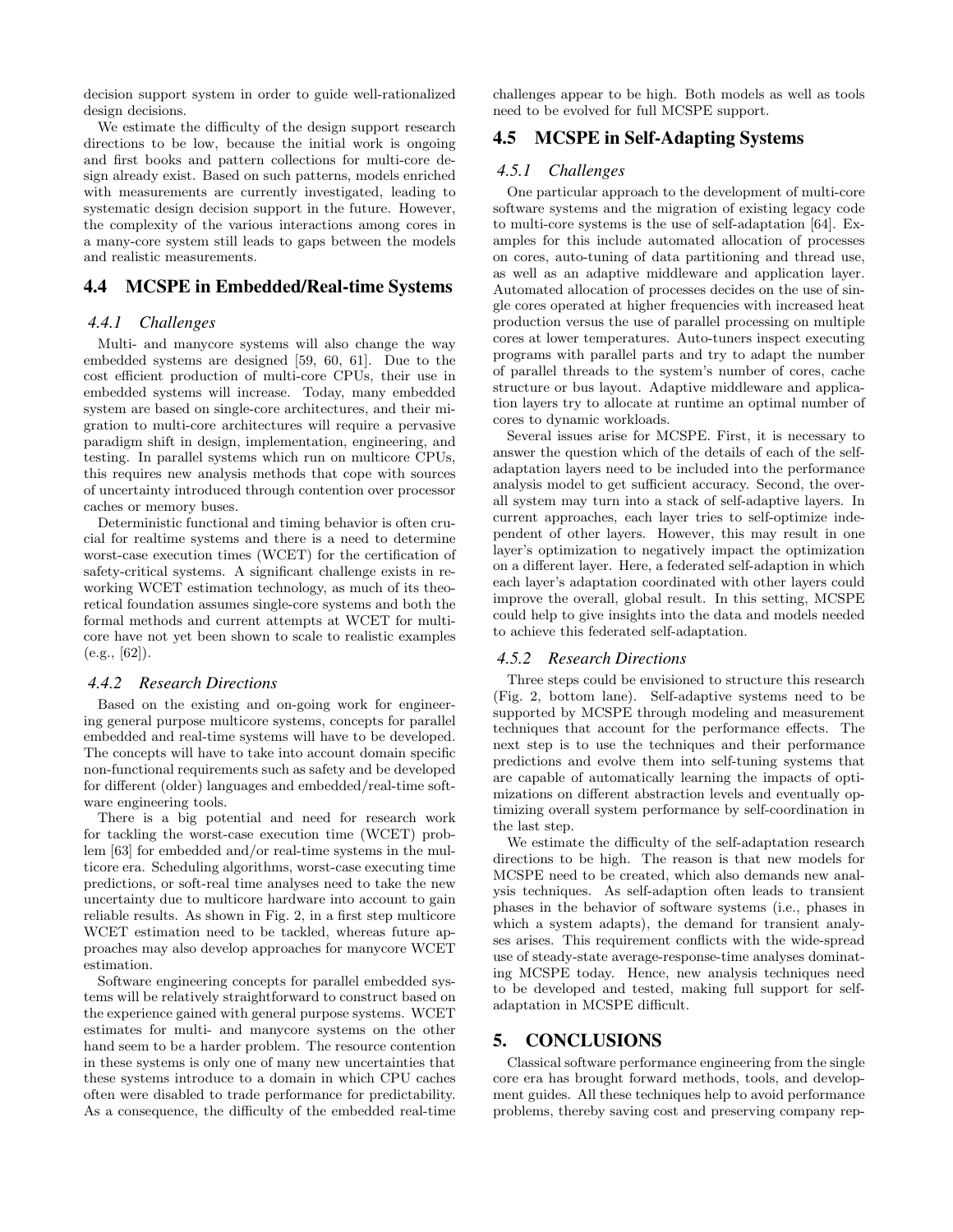utation. Now multicore processors have become a pervasive technology and MCSPE is a major concern. This article has outlined the challenges that came with the advent of multicore and structured the field of multicore software performance engineering. From the identified challenges it becomes clear that many classical SPE techniques need to evolve to become applicable in MCSPE. To support this evolution, our article points out open issues which require further research and proposes an MCSPE research roadmap.

#### Acknowledgements

We are grateful to the team at Schloss Dagstuhl for hosting the seminar that led to this paper. We thank all participants for their contributions and the engaging discussions.

## 6. REFERENCES

- [1] http://highscalability.com/, last checked 2013-01-10.
- [2] C. U. Smith and L. G. Williams, Performance Solutions: A Practical Guide to Creating Responsive, Scalable Software. Addison-Wesley, 2002.
- [3] M. Woodside, G. Franks, and D. C. Petriu, "The Future of Software Performance Engineering," in Proc. Future of Software Engineering (FOSE'07). IEEE Computer Society, 2007, pp. 171–187.
- [4] W. Hwu, S. Ryoo, S.-Z. Ueng, J. Kelm, I. Gelado, S. Stone, R. Kidd, S. Baghsorkhi, A. Mahesri, S. Tsao, N. Navarro, S. Lumetta, M. Frank, and S. Patel, "Implicitly parallel programming models for thousand-core microprocessors," in Proc. 44th ACM/IEEE Design Automation Conference (DAC '07), june 2007, pp. 754 –759.
- [5] H. Vandierendonck and T. Mens, "Techniques and tools for parallelizing software," IEEE Softw., vol. 29, no. 2, pp. 22–25, 2012.
- [6] C. A. Schaefer, V. Pankratius, and W. F. Tichy, "Engineering parallel applications with tunable architectures," in Proceedings of the 32nd ACM/IEEE International Conference on Software Engineering - Volume 1, ser. ICSE '10. ACM, 2010, pp. 405–414.
- [7] D. Petriu and M. Woodside, "An intermediate metamodel with scenarios and resources for generating performance models from uml designs," Software and Systems Modeling, vol. 6, no. 2, pp. 163–184, 2007.
- [8] http://velocityconf.com/, last checked 2013-01-10.
- [9] A. Snavely and D. M. Tullsen, "Symbiotic Jobscheduling for a Simultaneous Multithreading Processor," in Proceedings of ASPLOS 2000, 2000.
- [10] X. E. Chen and T. M. Aamodt, "A first-order fine-grained multithreaded throughput model," in Proceedings of HPCA 2009. IEEE, 2009, pp. 329–340.
- [11] S. Eyerman and L. Eeckhout, "Probabilistic Job Symbiosis Modeling for SMT Processor Scheduling," 2010.
- [12] S. Zhuravlev, S. Blagodurov, and A. Fedorova, "Addressing Shared Resource Contention in Multicore Processors via Scheduling," in Proc. International Conference on Architectural Support for Programming Languages and Operating Systems (ASPLOS'10). ACM, 2010, pp. 129–142.
- [13] D. Eklov, D. Black-Schaffer, and E. Hagersten, "Fast Modeling of Shared Caches in Multicore Systems."

ACM, 2011, pp. 147–157.

- [14] V. Babka, P. Libič, T. Martinec, and P. Tůma, "On the accuracy of cache sharing models," in Proceedings of the 3rd ACM/SPEC International Conference on Performance Engineering, ser. ICPE '12. New York, NY, USA: ACM, 2012, pp. 21–32. [Online]. Available: http://doi.acm.org/10.1145/2188286.2188294
- [15] H. Esmaeilzadeh, E. Blem, R. S. Amant, K. Sankaralingam, and D. Burger, "Power challenges may end the multicore era," *Commun. ACM*, vol. 56, no. 2, pp. 93–102, Feb. 2013. [Online]. Available: http://doi.acm.org/10.1145/2408776.2408797
- [16] J. Srinivasan and S. V. Adve, "Predictive Dynamic Thermal Management for Multimedia Applications," in Proceedings of ICS 2003. ACM, 2003.
- [17] Y. Li, D. Brooks, Z. Hu, and K. Skadron, "Performance, Energy, and Thermal Considerations for SMT and CMP Architectures," in Proceedings of HPCA 2005. IEEE, 2005.
- [18] A. Vajda, "Debugging and performance analysis of many-core programs," in Programming Many-Core Chips. Springer US, 2011, pp. 117–126.
- [19] H. Wong, M.-M. Papadopoulou, M. Sadooghi-Alvandi, and A. Moshovos, "Demystifying GPU Microarchitecture through Microbenchmarking," in Proceedings of ISPASS 2010, 2010.
- [20] V. Babka and P. Tuma, "Can linear approximation improve performance prediction ?" in Computer Performance Engineering, ser. Lecture Notes in Computer Science, N. Thomas, Ed., vol. 6977. Springer Berlin Heidelberg, 2011, pp. 250–264.
- [21] J. Happe, H. Groenda, and R. H. Reussner, "Performance Evaluation of Scheduling Policies in Symmetric Multiprocessing Environments," in Proceedings of the 17th IEEE International Symposium on Modelling, Analysis and Simulation of Computer and Telecommunication Systems (MASCOTS'09), 2009. [Online]. Available:
- http://sdqweb.ipd.uka.de/publications/pdfs/happe2009b.pdf [22] J. Happe, H. Groenda, M. Hauck, and R. H. Reussner,
- "A prediction model for software performance in symmetric multiprocessing environments," in Proceedings of the 2010 Seventh International Conference on the Quantitative Evaluation of Systems, ser. QEST '10. Washington, DC, USA: IEEE Computer Society, 2010, pp. 59–68. [Online]. Available: http://dx.doi.org/10.1109/QEST.2010.15
- [23] D. Gupta, L. Cherkasova, R. Gardner, and A. Vahdat, "Enforcing performance isolation across virtual machines in xen," in Proceedings of MIDDLEWARE 2006. Springer, 2006, pp. 342–362.
- [24] Y. Koh, R. Knauerhase, P. Brett, M. Bowman, Z. Wen, and C. Pu, "An Analysis of Performance Interference Effects in Virtual Environments," in Proceedings of ISPASS 2007, 2007.
- [25] D. Ardagna, M. Tanelli, M. Lovera, and L. Zhang, "Black-box performance models for virtualized web service applications," in Proceedings of the first joint WOSP/SIPEW international conference on Performance engineering, ser. WOSP/SIPEW '10. New York, NY, USA: ACM, 2010, pp. 153–164. [Online]. Available: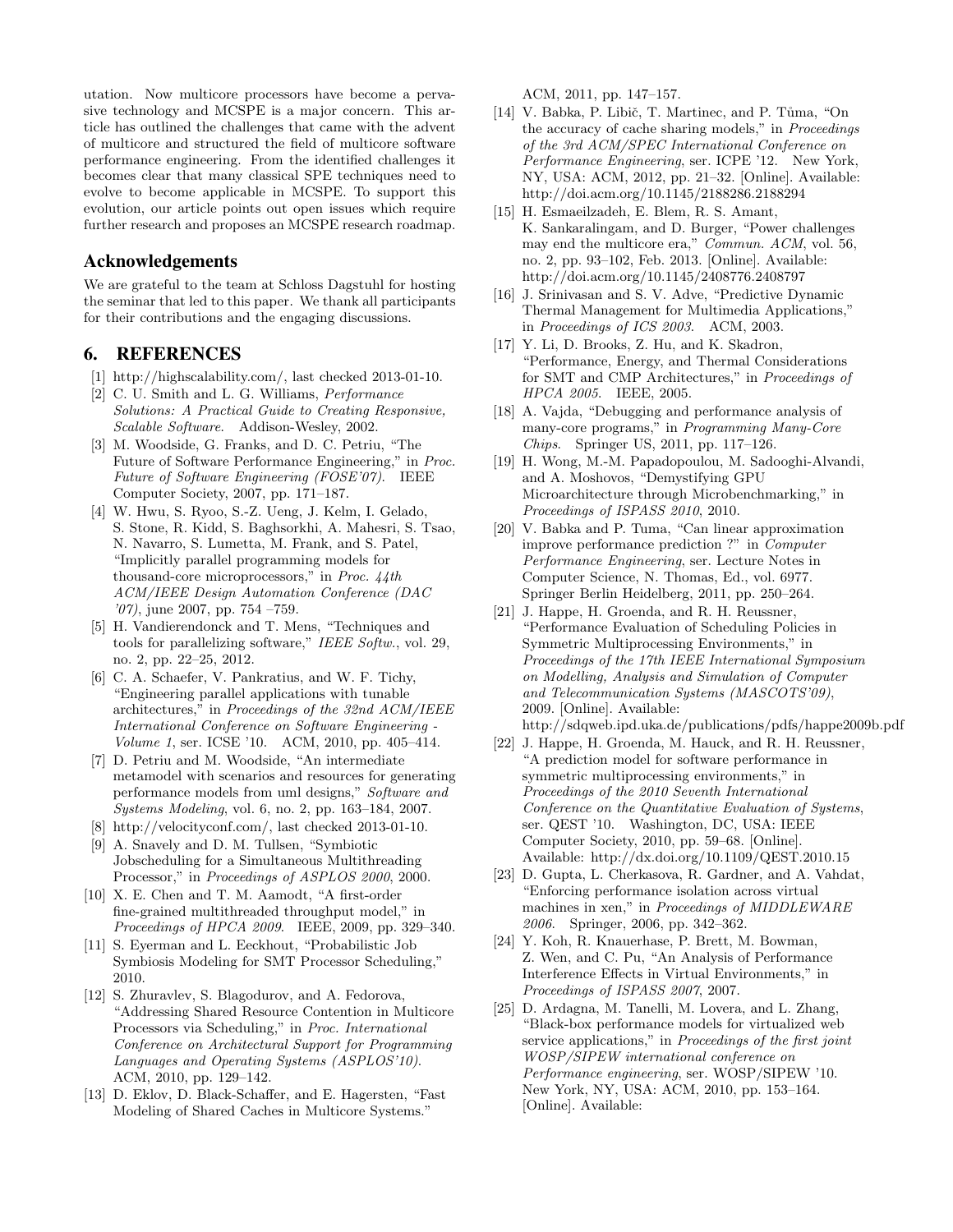http://doi.acm.org/10.1145/1712605.1712630

- [26] A. Arcangeli, "AutoNUMA Linux Kernel Patch Set," http://lwn.net/Articles/488686.
- [27] P. Zijlstra, "SchedNUMA Linux Kernel Patch Set," http://lwn.net/Articles/486850.
- [28] J. A. Lorenzo, J. C. Pichel, F. F. Rivera, T. F. Pena, and J. C. Cabaleiro, "A Flexible and Dynamic Page Migration Infrastructure based on Hardware Counters," Journal of Supercomputing, vol. 65, no. 2, 2013.
- [29] E. D. Berger, K. S. McKinley, R. D. Blumofe, and P. R. Wilson, "Hoard: A Scalable Memory Allocator for Multithreaded Applications," ACM SIGPLAN Notices, vol. 35, no. 11, pp. 117–128, 2000.
- [30] M. Michael, "Scalable Lock-Free Dynamic Memory Allocation," in Proceedings of PLDI 2004, 2004.
- [31] S. Schneider, C. D. Antonopoulos, and D. S. Nikolopoulos, "Scalable Locality-Conscious Multithreaded Memory Allocation," in Proceedings of ISMM 2006, 2006.
- [32] S. Kahan and P. Konecny, "MAMA: A Memory Allocator for Multithreaded Architectures," in Proceedings of PPOPP 2006, 2006.
- [33] V. T. Ravi, M. Becchi, G. Agrawal, and S. Chakradhar, "Supporting gpu sharing in cloud environments with a transparent runtime consolidation framework," in Proceedings of HPDC 2011, 2011.
- [34] E. Andreasson, "JVM Performance Optimization Series," http://www.javaworld.com/javaworld/jw-08- 2012/120821-jvm-performance-optimizationoverview.html.
- [35] S. M. Blackburn, P. Cheng, and K. S. McKinley, "Myths and realities: The performance impact of garbage collection," in Proceedings of SIGMETRICS 2004. ACM, 2004.
- [36] D. Vengerov, "Modeling, analysis and throughput optimization of a generational garbage collector," in Proceedings of ISMM 2009, 2009.
- [37] G. S. Nick Mitchell, "The causes of bloat, the limits of health," in Proceedings of OOPSLA 2007, 2007.
- [38] C. Dave and R. Eigenmann, "Automatically tuning parallel and parallelized programs," in Proceedings of the 22nd international conference on Languages and Compilers for Parallel Computing, ser. LCPC'09. Berlin, Heidelberg: Springer-Verlag, 2010, pp. 126–139.
- [39] S. Ramos, G. L. Taboada, J. T. Roberto R. Exposito, and R. Doallo, "Design of scalable java communication middleware for multi-core systems," The Computer Journal, 2013. [Online]. Available: http://dx.doi.org/10.1093/comjnl/bxs122
- [40] K. Sachs, S. Kounev, and A. Buchmann, "Performance Modeling and Analysis of Message-Oriented Event-Driven Systems," Software and Systems Modeling, 2012.
- [41] D. Ardagna, C. Ghezzi, and R. Mirandola, "Rethinking the use of models in software architecture," in Proceedings of the 4th International Conference on Quality of Software-Architectures: Models and Architectures, ser. QoSA '08. Springer,

2008, pp. 1–27.

- [42] Z. Shen, S. Subbiah, X. Gu, and J. Wilkes, "Cloudscale: Elastic resource scaling for multi-tenant cloud systems," in Proceedings of SOCC 2011. ACM, 2011, pp. 5:1–5:14. [Online]. Available: http://doi.acm.org/10.1145/2038916.2038921
- [43] Y. Liu, I. Gorton, L. Bass, C. Hoang, and S. Abanmi, "Mems: a method for evaluating middleware architectures," in Proc. 2nd International Conference on the Quality of Software Architectures (QoSA'06), ser. LNCS. Springer, 2006, pp. 9–26.
- [44] J. Happe, S. Becker, C. Rathfelder, H. Friedrich, and R. H. Reussner, "Parametric Performance Completions for Model-Driven Performance Prediction," Performance Evaluation, vol. 67, no. 8, pp. 694–716, 2010. [Online]. Available: http://dx.doi.org/10.1016/j.peva.2009.07.006
- [45] T. Horikawa, "An approach for scalability-bottleneck solution: identification and elimination of scalability bottlenecks in a dbms," in Proceedings of the 2nd ACM/SPEC International Conference on Performance engineering, ser. ICPE '11. New York, NY, USA: ACM, 2011, pp. 31–42. [Online]. Available: http://doi.acm.org/10.1145/1958746.1958756
- [46] R. Osman and W. J. Knottenbelt, "Database system performance evaluation models: A survey," Perform. Eval., vol. 69, no. 10, pp. 471–493, Oct. 2012.
- [47] A. Tarvo and S. P. Reiss, "Using computer simulation to predict the performance of multithreaded programs," in Proceedings of the 3rd ACM/SPEC International Conference on Performance Engineering, ser. ICPE '12. New York, NY, USA: ACM, 2012, pp. 217–228. [Online]. Available: http://doi.acm.org/10.1145/2188286.2188320
- [48] A. Martens, H. Koziolek, S. Becker, and R. Reussner, "Automatically improve software architecture models for performance, reliability, and cost using evolutionary algorithms," in Proc. 1st Joint WOSP/SIPEW International Conference on Performance Engineering (WOSP/SIPEW'10). ACM, January 2010, pp. 105–116.
- [49] H. Li, G. Casale, and T. Ellahi, "Sla-driven planning and optimization of enterprise applications," in Proceedings of the first joint WOSP/SIPEW international conference on Performance engineering, ser. WOSP/SIPEW '10. New York, NY, USA: ACM, 2010, pp. 117–128. [Online]. Available: http://doi.acm.org/10.1145/1712605.1712625
- [50] T. de Gooijer, A. Jansen, H. Koziolek, and A. Koziolek, "An industrial case study of performance and cost design space exploration," in Proc. 3rd Int. Conf. on Performance Engineering (ICPE'12). ACM, April 2012, pp. 205–216.
- [51] J. Zheng and K. E. Harper, "Concurrency design patterns, software quality attributes and their tactics," in Proceedings of the 3rd International Workshop on Multicore Software Engineering, ser. IWMSE '10. New York, NY, USA: ACM, 2010, pp. 40–47. [Online]. Available: http://doi.acm.org/10.1145/1808954.1808964
- [52] H. Koziolek, "Performance evaluation of component-based software systems: A survey,"